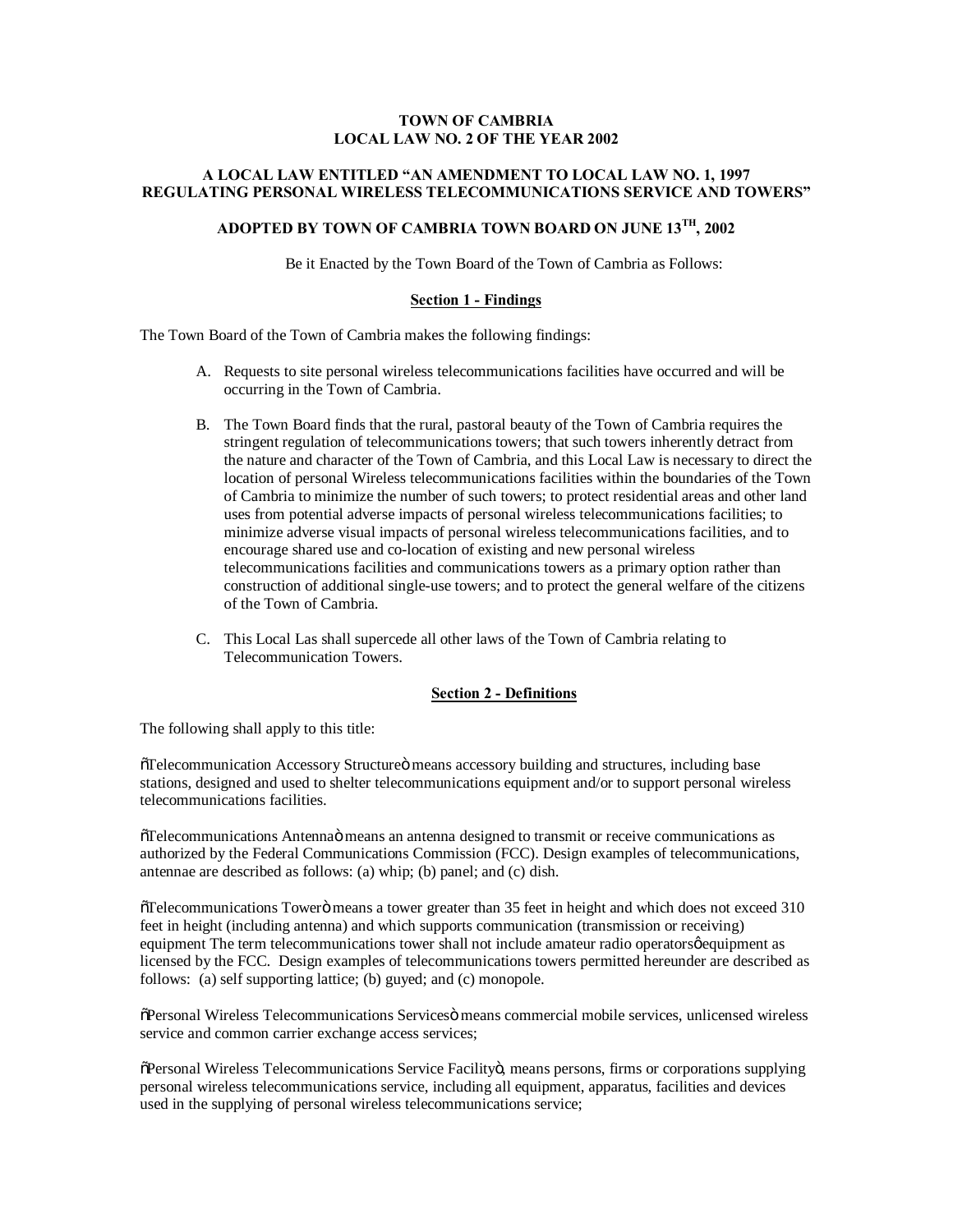$\delta$ Major Modification of Personal Wireless Telecommunications Facilities means a modification of the height, silhouette and/or ground area of any telecommunications tower or telecommunications accessory structure, and/or the addition of telecommunications antennae of a new provider to an existing tower.

 $\tilde{C}$ Telecommunications Co-Location Facilityö means a telecommunication tower and improvements to provide wireless telephone service to the Cambria area, designed to provide a co-location facility to meet all municipal approvals, and to facilitate co-locator compatibility with each other and the facility.

## **Section 3 - Personal Wireless Telecommunications Service Facilities and Towers; Facilities and Towers; Use Districts Where Allowed; Preferred Sites**

Subject to the provisions of this section, personal wireless communications facilities, telecommunications co-location facilities and communications towers shall be permitted only in the Agricultural and Residence (AR), Light Retail Business (B-1), General Business (B-2) and Industrial (I-1) Zoning Districts. Preferred sites shall be (1) municipal property; (2) institutional property; (3) public utility property; (4) property zoned industrial by the Town of Cambria.

## **Section 4 - Personal Wireless Telecommunications Service Facilities and Towers**

- A. The placement, construction, and major modification of all personal wireless telecommunications facilities and telecommunications towers within the boundaries of the Town of Cambria within districts set forth in Section 3, shall be permitted by special permit issued by the Zoning Board of Appeals to a õpersonal wireless telecommunications service facility after a Public Hearing and upon receipt of the Planning Board & recommendation pursuant to Section 1100 of the Zoning Ordinance of the Town of Cambria and issuance of a building permit, and subject to all other applicable provisions of this Local Law and all other applicable laws, rules and regulations. All applications hereunder shall also be referred to the Niagara County Planning Board for review and recommendation. An application by a company or entity other than a õpersonal wireless telecommunications service facilityö as defined herein is not permitted hereunder. This title shall supersede Sections 1100 (l) (a) (18) and  $1100 (2)(a)(5)$  of the Zoning Ordinance for the uses regulated hereunder. Such facilities, antennas and/or towers are prohibited in the Residence (R-1) and Escarpment (ED) Districts.
- B. All new telecommunications antennae which are not attached to telecommunications towers shall comply with the provisions of this Local Law.
- C. All telecommunications towers permitted on the effective date of this Local Law shall be allowed to continue their usage as they presently exist. Additional new telecommunications antennae shall be permitted thereon without regard to the zoning district in which the tower is located, however shall be subject to provisions of this Local Law. New telecommunications towers shall comply with the requirements of this section. Any applications pending on the effective date of this Local Law shall be subject to the provisions of this Local Law.
- D. To preserve the aesthetic and scenic value of the Town, new telecommunications facilities shall be sited on existing telecommunications towers, unless the applicant demonstrates unequivocally that co-location is not possible. Any existing permit shall, regardless of additional expense or modification of facilities, allow and encourage co-location on its facilities.
- E. Applications under this Local Law shall be made as follows: Applicants for a special permit to place, construct or modify personal wireless telecommunications facilities within the Town of Cambria shall submit the following information to the Town Building Inspector for its referral to the Town Planning Board and the Town Engineer for review and recommendation: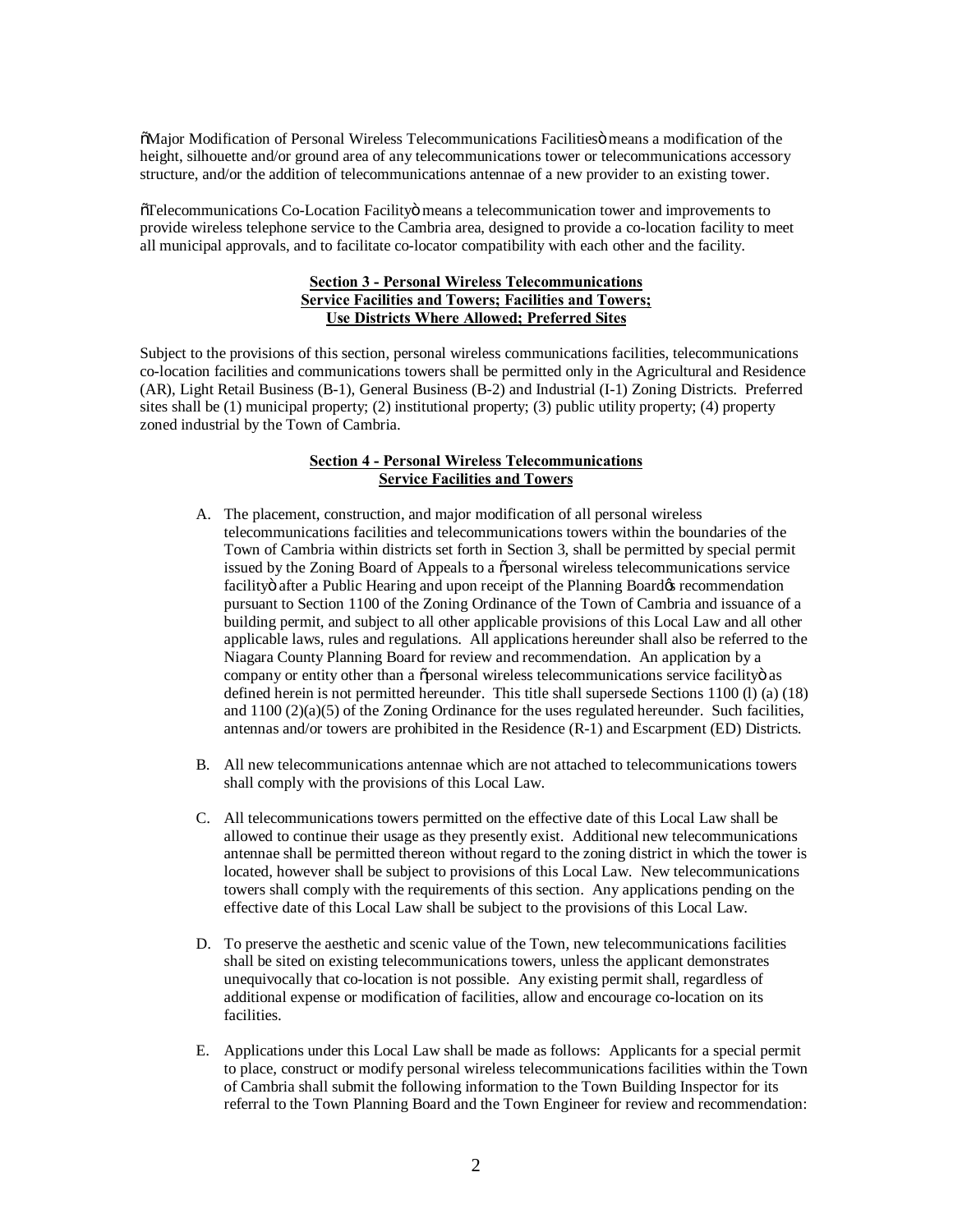- 1. The Planning Board must take into account preferred sites as set forth in Section 3 and advise the Town Board of its recommendation prior to any further action by such Planning Board. If the Town Board finds that the facility can be placed on municipal property, the applicant will be immediately advised of this recommendation and given thirty (30) days to either accept or reject such recommendation. If the applicant rejects the recommended site, and if the Planning Board accepts the reasons for the objections, it shall proceed to consider the alternate sites proposed by the applicant, including but not limited to, other preferred sites listed in Section 3 hereunder.
- 2. Visual Environmental Assessment Form (Visual EAF) Landscaping Plan and Visual Assessment Report including appropriate models and photography assessing the visibility from key viewpoints identified in the Visual EAF, existing treelines, and proposed elevations. The Planning Board, upon its review as set forth above, may request additional visual and aesthetic information, as it deems appropriate on a case by case basis. Such additional information may include, among other things, line-ofsight drawings, and/or visual simulations. If requested, a visual impact analysis shall be prepared by a landscape architect registered in New York State. The Town, at the expense of the applicant, may employ consulting assistance to review the findings and conclusions of the visual impact analysis.
- 3. Preliminary Report and information required under Sections 4 and 5 herein shall be prepared by a New York State licensed professional engineer describing:
	- (I) Feasibility of co-location on existing structures and telecommunications facilities.
	- (ii) applicant is full map and grid coverage in Town,
	- (iii) surrounding topography and relation to line of sight transmission,
	- (iv) available road access, electric power and land-based telephone lines and/or microwave link capability,
	- (v) required improvements or construction activities, including those within the public right-of-way or lands owned or controlled by the Town of Cambria,
	- (vi) identity of location, ownership and usage of currently existing telecommunications facilities within the Town,
	- (vii) plans for construction of telecommunications accessory equipment building or structure and landscaping plan,
	- (viii) proposed mitigation measures for visual impacts,
	- (ix) proposed safety measures, and
	- (x) compatibility with existing telecommunications networks, NYS Thruway Authority telecommunications network emergency network and public safety and emergency networks, such as fire, ambulance, police and 911.
- 4. In the case of an application for a telecommunications tower, additional information shall be provided describing the following: the telecommunications tower & height and design, including a cross section of the structure; the telecommunications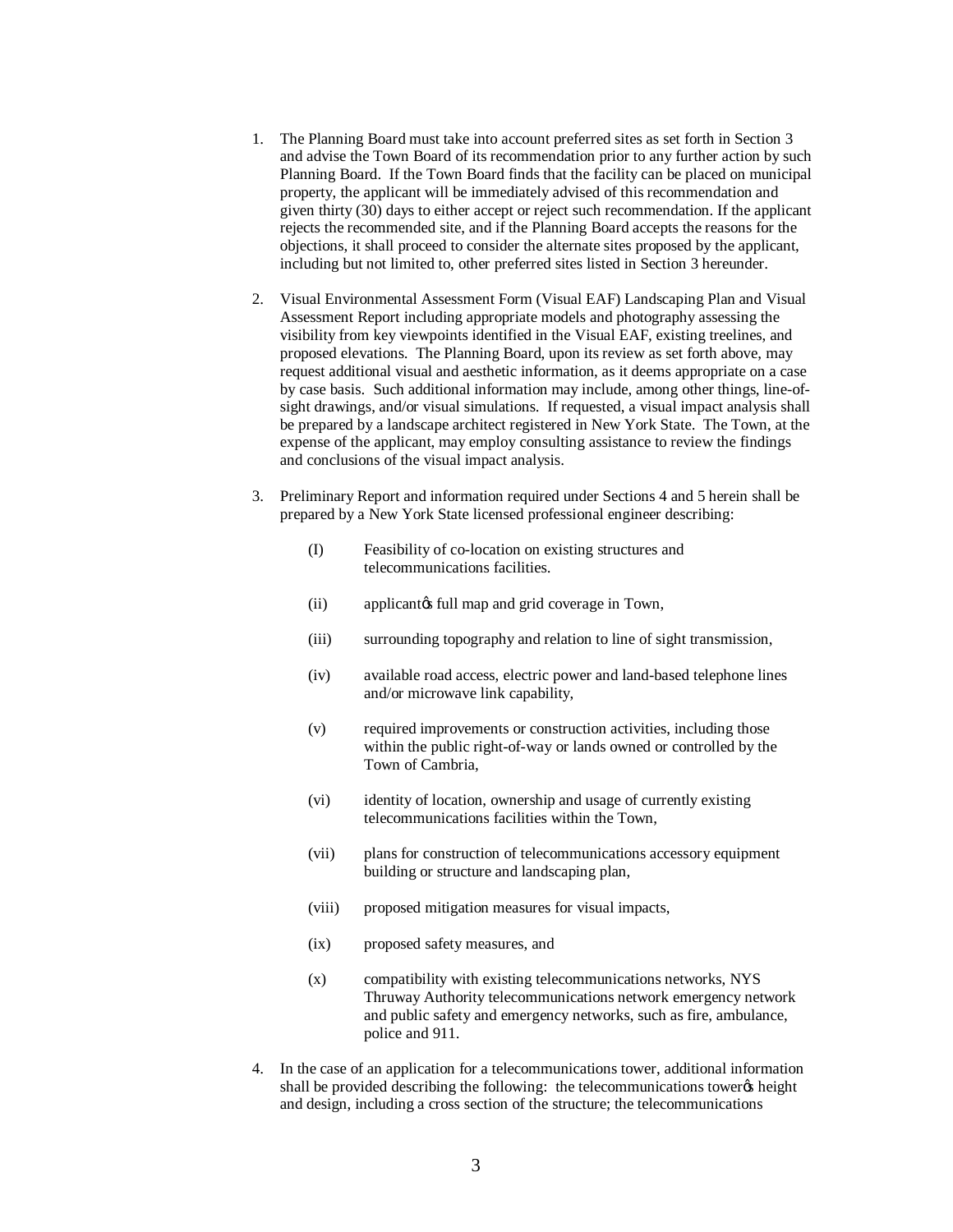tower% compliance with applicable structural standards; the telecommunications tower% capacity, including the number and type of telecommunications antennae it can accommodate and the basis of the calculation of capacity; the telecommunication tower% capacity to be expanded or modified to accommodate additional antennae.

- 5. In the case of a telecommunications antenna mounted on an existing structure, additional information shall be provided indicating the following: the existing structure as suitability to accept the telecommunications antenna; the proposed method of affixing the telecommunications antenna to the structure; and complete details of all fixtures and couplings, and the precise point of attachment.
- 6. Demonstration of need for proposed telecommunications facility showing the impracticality of upgrading or expanding an existing site, and a statement and proof of reasonable efforts made to co-locate on an existing structure.
- 7. Demonstration that the proposed site is the most appropriate available site for the location of the facility.
- 8. Inventory of existing Telecommunication Facilities within the Town outlining opportunities for shared use as an alternative to the proposed use. If co-location is not used, the applicant must demonstrate that the proposed telecommunications tower or telecommunications antenna cannot be accommodated on an existing approved telecommunications tower or facility, or on an existing facility with modifications.
- 9. Description of the applicant to long range plans which project market demand and long range facility expansion needs within the Town.
- 10. Proof of certified mail announcements to all other telecommunications providers in the area declaring the applicant ts sharing capabilities and/or siting needs.
- 11. A map showing the location of the premises for which the permit is sought and sketch plan showing all features of the facility necessary for providing road access, electrical service, land based telephone line connection and/or microwave link capability within the property boundaries of the proposed location.
- 12. In the case of an application for a telecommunications antenna or tower to be located on private lands owned by a party other than the applicant or the Town, a copy of the lease agreement with the property owner shall be provided.
- 13. Information concerning any towers previously approved for construction in the Town of Cambria which have not yet been constructed, and the efforts made by applicant to attempt either co-location of its facilities on such a tower, or efforts made to determine the feasibility of modifying the plans previously approved to enable its facilities to be co-located on such a tower.
- 14. Minimum height of tower required by applicant.
- 15. Efforts made to establish grid Systems identical to or similar to other utilities using similar technology.
- 16. An agreement by the applicant, in writing, to remove the tower, antenna(s), accessory structures, etc. if such a facility becomes technically obsolete or ceases to be used for its originally intended purpose for six (6) consecutive months.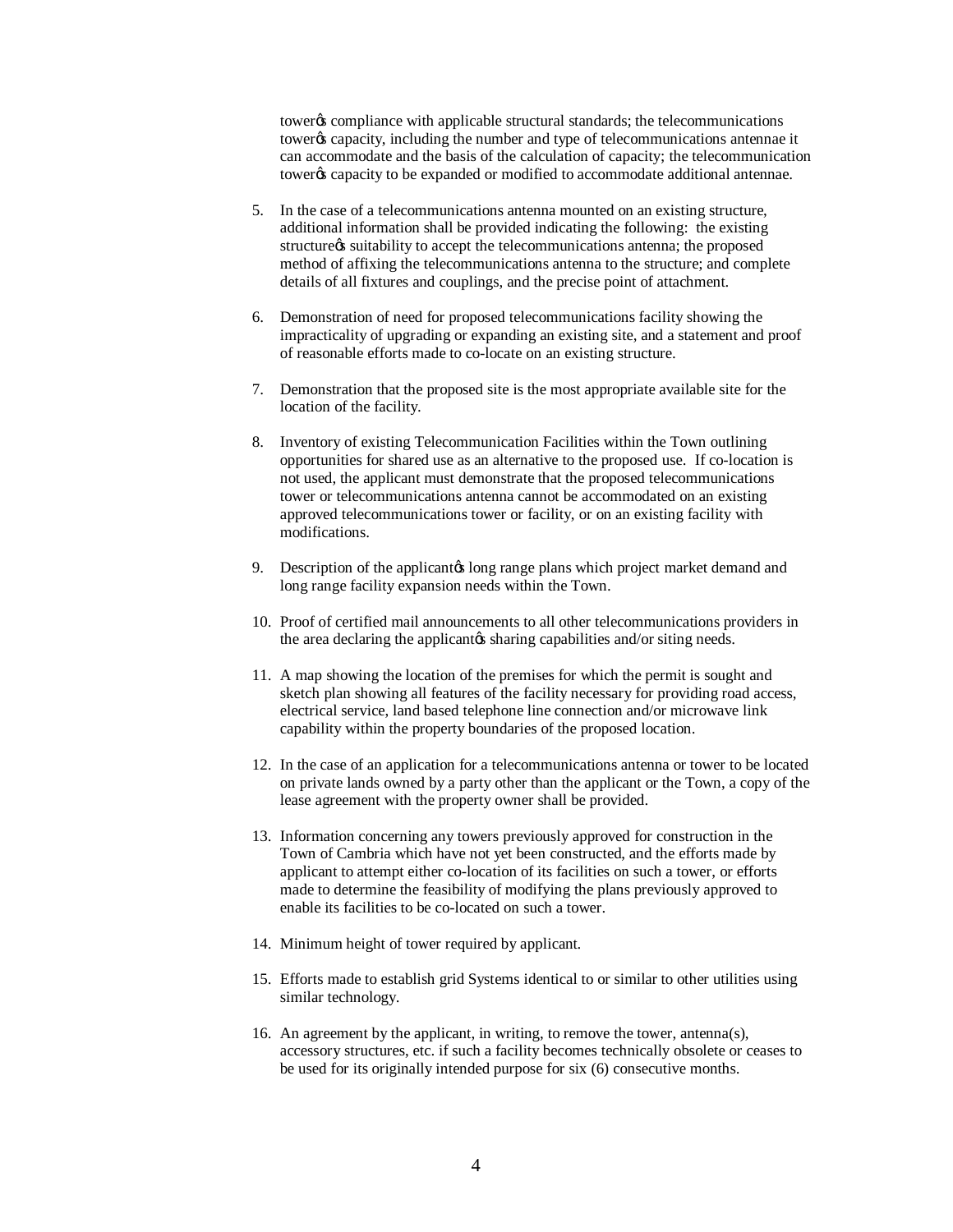- 17. An agreement that the facility shall be inspected at least every fifth year for structural integrity by a New York State licensed professional engineer, retained by the facility owner and/or operator(s), with a copy of the inspection report to be submitted to the Code Enforcement Officer.
- 18. A safety analysis of the electromagnetic environment surrounding the proposed site. The safety analysis shall be prepared by a qualified electromagnetic engineering specialist or health professional qualified to produce such analysis. The safety analysis must demonstrate that the general public electromagnetic radiation exposure does not exceed the standards set by Federal Regulations.
- 19. Such other information as may be required by the Zoning Board of Appeals, the Planning Board, the Town Engineer or Code Enforcement Officer.
- F. Special permits issued for Personal Wireless Telecommunications Service Facilities and Telecommunications Service Facilities and Telecommunications Towers shall be issued only upon findings that such facilities and/or towers meet the following requirements:

The tower and/or facility is necessary to meet current or expected demands for the services supported by the telecommunication facility for that applicant to network;

The tower and/or facility conforms with all applicable regulations promulgated by the Federal Communications Commission;

The tower and/or facility is designed and constructed in a manner which minimizes its visual impact to the extent practical;

The tower and/or facility complies with all other requirements of this Local Law; and

The tower and facility will be located in an appropriate site within the technically feasible area for the location of the Telecommunication Facility.

Such Special Permits shall be subject to the following conditions:

1. All telecommunications towers and accessory structures shall comply with zoning setback regulations in the affected zone. In any event, a telecommunications tower

 shall be set back a distance at least equal to its height, from the nearest property line. The tower shall be separated from residential dwellings by a distance of at least five

hundred (500 $\ddot{o}$ ) feet. This requirement may be waived by the Zoning Board of Appeals, if other considerations require such waiver. Additional setbacks from all property lines may be required by the Zoning Board of Appeals in order to provide for the public safety, and for aesthetic reasons.

2. Minimal visual impacts. All telecommunications towers and telecommunications antennae shall be sited to have the least possible practical visual effect on the environment. Vegetation growth in the vicinity of the facility or tower shall be adequately controlled.

3. Lighting. Telecommunication towers shall not be artificially lighted unless otherwise required by the Federal Aviation Administration, or other federal, state, or local authority.

4. Material and paint. Telecommunications towers and telecommunications antennae shall be of a galvanized finish, or painted gray above the surrounding treeline, and gray or green below the treeline; the mountings of telecommunications antennae shall be nonreflective and of the appropriate color to blend with their backgrounds, unless otherwise required by the FAA.

5. Screening and Architectural Character, Screening may be required by the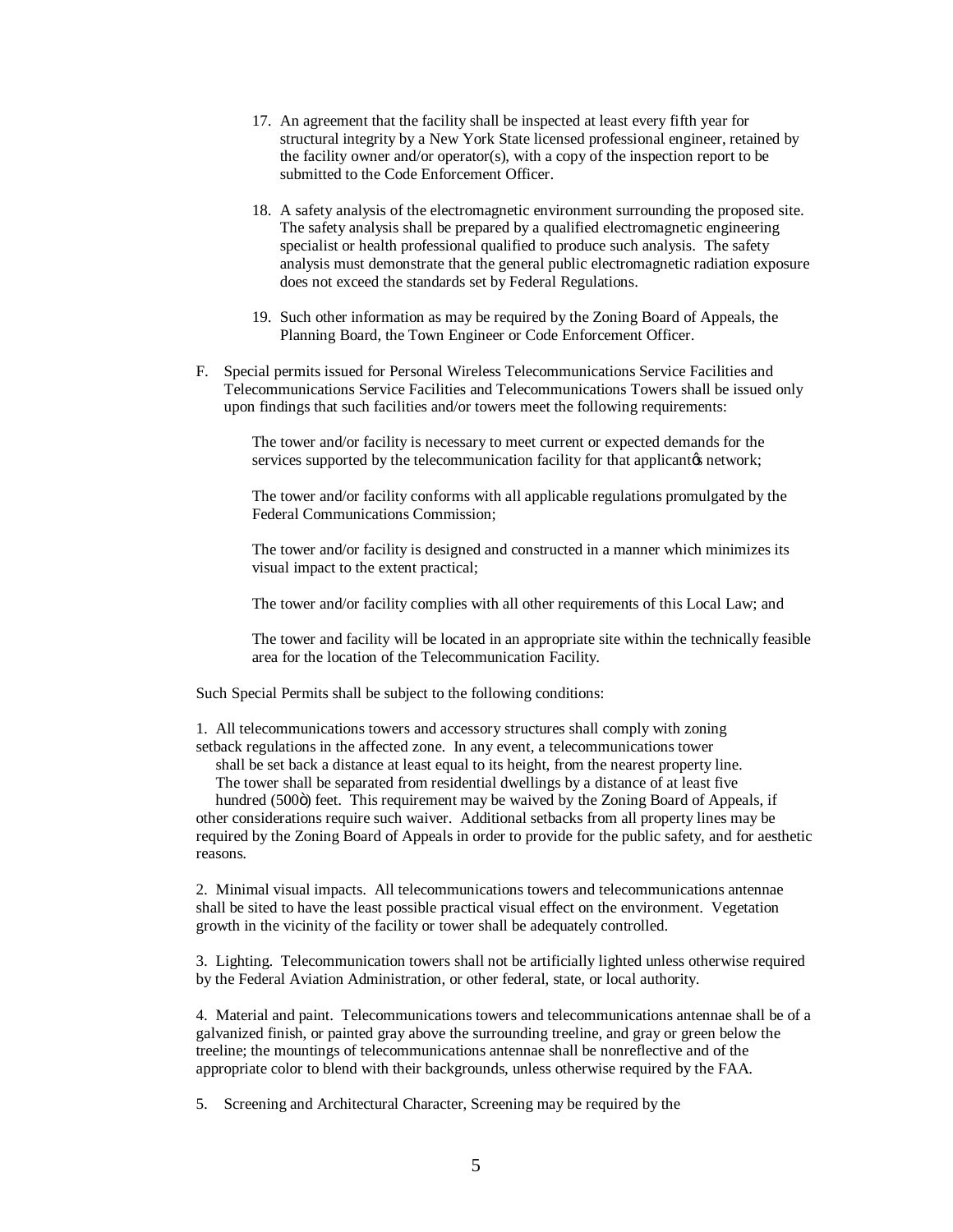Zoning Board of Appeals to screen portions of the telecommunications tower and tower base from nearby residential property or important views. With respect to Architectural character, design measures shall be used to integrate the facilities with existing buildings in the area to the extent applicable.

6. Height. The size of telecommunications sites shall be limited to the minimum required to provide proposed telecommunications services, but shall include consideration of height needed for co-locations.

7. Access roads. Plans for any required access roads shall be submitted as part of the permit application and shall be subject to approval by the Highway Superintendent.

8. Telecommunications accessory structures. Telecommunications support facilities such as vaults and equipment rooms, utilities and other support structures shall be screened, placed underground, depressed, earth bermed or sited below the ridgeline to the greatest extent feasible, particularly in areas of high visibility.

9. Telecommunications antennae. Due to their high visibility, dish and parabolic telecommunications antennae shall be located at as low an elevation as possible without compromising the function of the device, preferably on the sides of buildings or ground mounted on slopes below the ridgeline wherever possible, rather than elevated on telecommunications towers. Microwave and satellite dishes shall be of mesh construction wherever possible, and in some cases low profile antennae may be required.

10. Utility service. Electrical and land based telephone utilities which are extended to serve telecommunications sites shall be underground on the property leased or owned by the applicant.

11. Security provisions. Each site shall have a security program including physical features such as fencing, anti-climbing devices or elevating ladders on the telecommunications towers and/or monitoring either by staff or electronic devices, to prevent unauthorized access and vandalism. There shall be no permanent clilmbing pegs within thirty (30) feet of the ground in any tower.

12. Safe zone. Telecommunications towers shall be designed so that in the event of failure, they will fall within the setback area of the site leased or owned by applicant and/or away from adjacent development, which area shall be identified on the plan.

13. Noise. Noise producing equipment shall be sited and/or insulated to minimize noise impacts on adjacent properties.

14. Annual inspection and report. Unless waived by the Board, telecommunications towers over 100 feet in height, including towers existing on the effective date hereof, shall be inspected annually by a New York State licensed professional engineer. They shall also be inspected thusly at any other time upon a determination by the Town's Code Enforcement Officer that the telecommunications tower may have sustained structural damage. A copy of the inspection report required hereunder shall be submitted to the Town Code Enforcement Officer. The facility shall be inspected at least every fifth year for structural integrity by a New York State licensed professional engineer, retained by the facility owner and/or operators(s), and a copy of the inspection report shall be submitted to the Code Enforcement Officer. The cost of any and all inspections required hereunder shall be borne by the facility owner and/or operator(s).

15. Removal. All telecommunications facilities, including but not limited to antennae, towers and accessory structures, shall be dismantled and removed from the site when they have been inoperative or abandoned for six months, or upon the expiration or revocation of any Special Permit hereunder. Applicants shall post a bond or other suitable undertaking as a condition of the use permit in order to guarantee removal of abandoned structures. The sufficiency of the facility removal bond shall be confirmed at least every five (5) years by an analysis of the cost of removal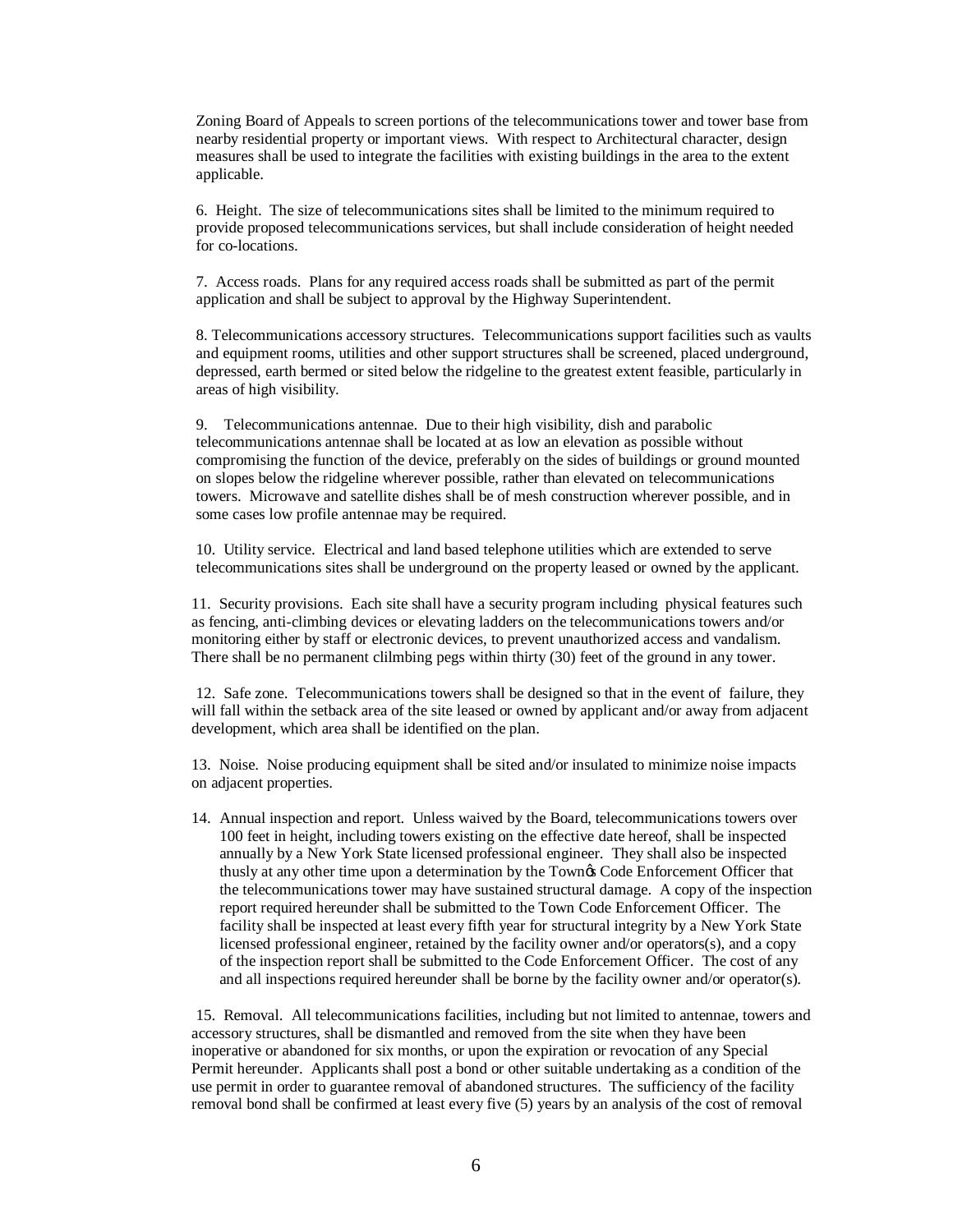and property restoration performed by a New York State licensed professional engineer, retained by the facility owner and/or operator(s). The results of such analysis shall be communicated to the Code Enforcement Officer. If the bond amount in force is insufficient to cover the costs of removal of the tower etc., it shall be immediately increased to cover such amount. If ownership of the tower shall change, arrangements to continue the bond in full force shall be made pending a new permit hereunder.

16.Post-installation field report. A post-installation field report identifying the facility's coverage area, the telecommunications tower% maximum capacity, committed capacity and unused capacity, if any, and co-located users of the telecommunications tower, shall be submitted to the Town.

17. Proof of Insurance. The applicant shall annually provide the Town Clerk proof of insurance in a sufficient dollar amount to cover potential personal and property damage associated with construction and operation thereof. If ownership of the tower shall change, arrangements to continue the insurance in full force shall be made pending a new permit hereunder.

18. Special Permit Term. Special permits granted pursuant to this Local Law shall be issued for an initial term of one year. Permits may be renewed thereafter without the necessity of a public hearing for a period of between one and five years. The length of the permit period shall be in the Zoning Board of Appealsø sole discretion.

19. To the extent determined by the Zoning Board of Appeals, the application shall provide for the placement of antennae and other telecommunication devices on its facilities for public safety organizations.

20. No Building Permit shall be issued by t the Code Enforcement Officer for construction of such a structure or tower hereunder unless the plans therefore have been approved by the Town Engineer. The cost for the review hereunder shall be borne by applicant.

21. FAA approval, if required, must accompany the application.

22. The use of any portion of a facility for signs or advertising purposes, including company name, banners, streamers, etc., is prohibited.

23. No outside storage of vehicles, materials or waste shall be permitted, except for limited periods when the facility is undergoing additions, repair or renovation.

24. The facility, including grounds and access roads, shall be maintained in good order and repair at all times according to Town code requirements.

25. Applicant shall pay for the costs of the Town's engineers and attorneys for time spent reviewing and analyzing the application.

26. Application Fee. Applicant shall pay an application fee in the amount of \$500.00, or such other amount as the Town Board may, from time to time, determine by resolution at the time of filing of its application herein which shall cover the expense of processing the application, exclusive of costs covered by Section 26, above. Such fee shall also be paid for each renewal.

G. After the Public Hearing as required by the Town of Cambria Zoning Ordinance, the Zoning Board of Appeals may grant the special permit, deny the special permit or grant the special permit with written conditions. Denial of the special permit shall be by written decisions based upon substantial evidence submitted to the Board.

H. The special permit shall not be assignable or transferable.